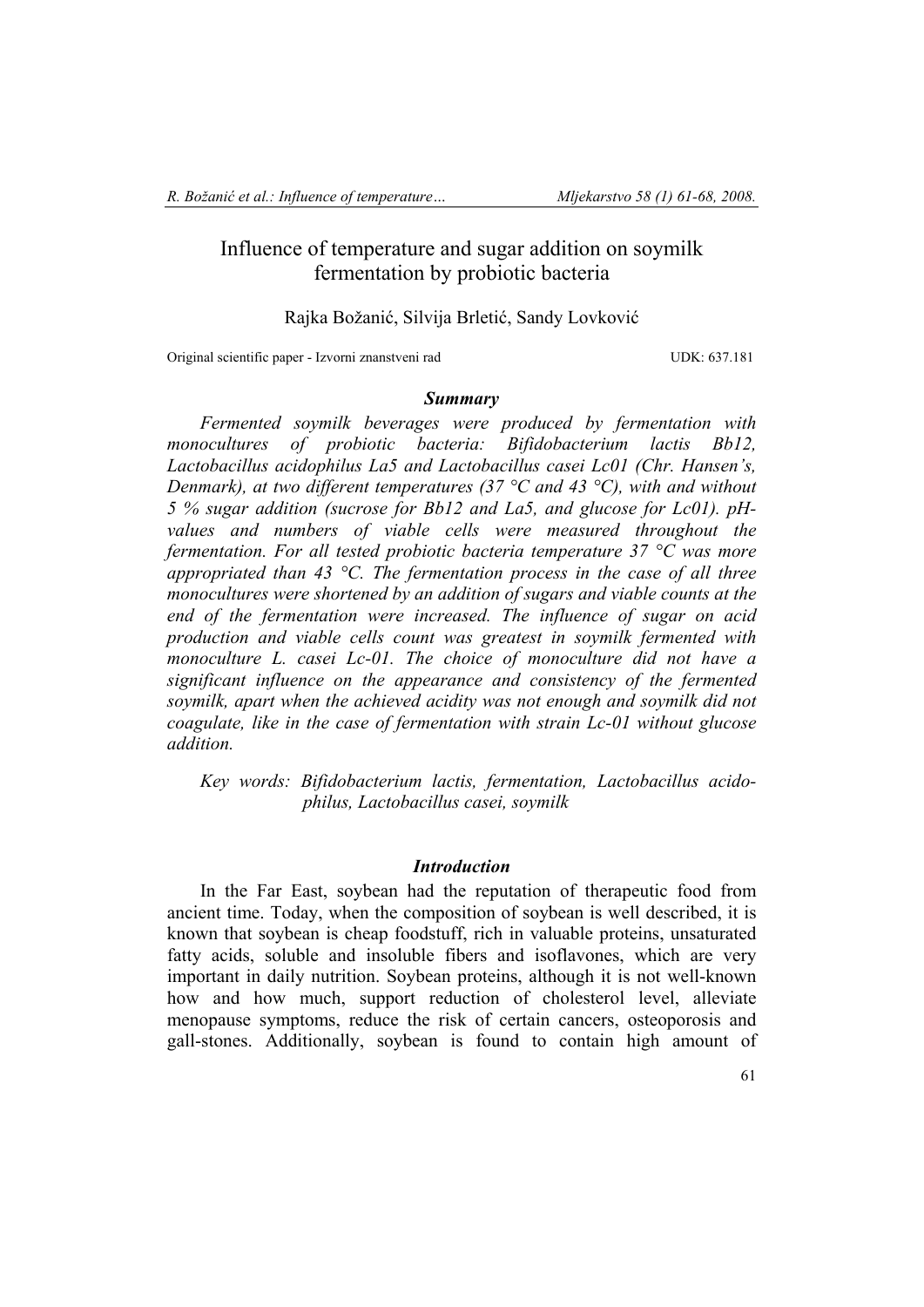isoflavones, with a structure homology to human estrogens (Chien et al., 2006). Soybean isoflavones belong to a group of phytoestrogens, and their metabolism in human organism is subject of extensive investigation, because it is supposed that reduction of cancer risk is related to estrogen activity (breast, uterus or prostate cancer) (Badger et al., 2005), while in other tissue it can help in maintenance of bones density (Messina and Messina, 2000) and reduce blood cholesterol level (Friedman and Brandon, 2001). Difficulties of soybean utilization in bulk consumption are due to presence of indigestible oligosaccharides and specific taste of raw soybean. That soybean's imperfections can simply be removed by fermentation.

In western countries soymilk is allocated to population that cannot consume cow's milk, due to lactose intolerance, allergy to milk proteins or beliefs. The idea of soymilk and probiotic bacteria association has imposed by itself, and produced beverage can be multiple functional food. By the fermentation of soymilk with probiotic bacteria, the nutritional value of this product is enlarged considerably and the uptake of probiotic bacteria for the population that does not consume milk is allowed.

Because of all above mentioned the growth of probiotic bacteria *Bifidobacterium lactis*, *Lactobacillus acidophilus* and *Lactobacillus casei* in soymilk at different temperatures (37 and 43  $^{\circ}$ C), and with or without sugar addition was investigated.

### *Materials and methods*

The commercial long life soymilk (Alnatura, Germany) was fermented with three probiotic bacteria: *Bifidobacterium lactis* Bb-12, *Lactobacillus acidophilus* La-5 and *Lactobacillus casei* Lc-1 (Chr. Hansen's, Denmark), at two different temperatures (37 and 43  $^{\circ}$ C), with and without sugar addition (5 % of sucrose for *B. lactis* Bb-12 and *Lb. acidophilus* La-5; and 5 % of glucose for *Lb. casei* Lc-1). pH-values and numbers of viable cells were monitored throughout the fermentation. The viable count of bacteria (cfu $mL^{-1}$ ) was determined by the standard method counting on MRS agar plates, (Biolife, Milano, Italy) after 3 d of incubation at 37 °C (*B. lactis* in anaerobic conditions, *Lb. acidophilus* and *Lb. casei* in microaerophilic conditions). Microaerophilic conditions were obtained by a layer of MRS agar over the MRS agar inoculated with bacteria, while anaerobic conditions were obtained in an anaerobic jar with Anaerogen (Oxoid Limited, Hampshire, England).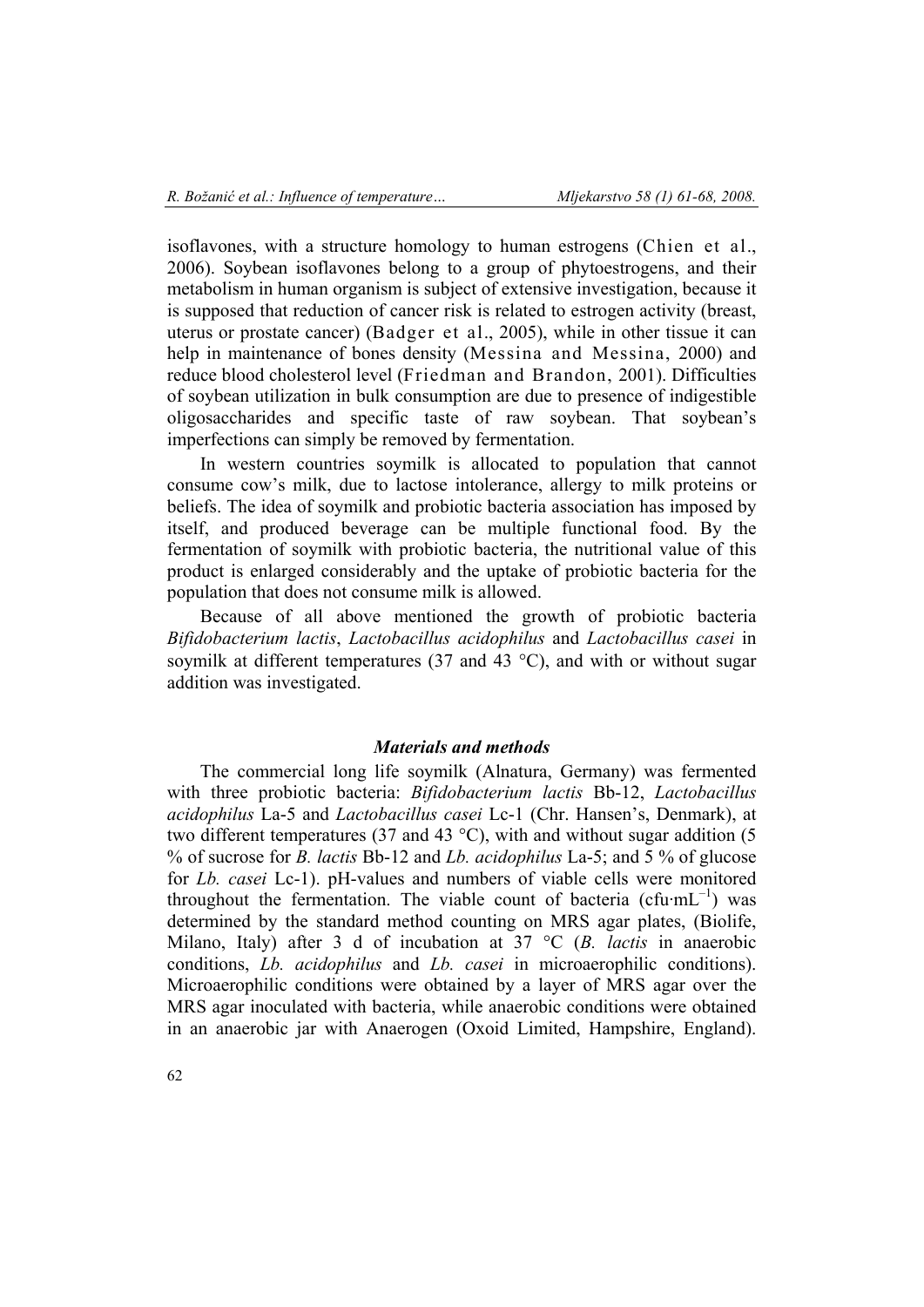The experiments were repeated five times. The results were statistically analyzed and are shown as means.

#### *Results and discussion*

Considering specific beany flavour of soymilk, unacceptable for many consumers, 5 % sugar was added to soymilk before fermentation. Sugar addition improved the taste of fermented product considerably. For *Lb. acidophilus* La-5 and *B. lactis* Bb-12 sugar type (sucrose or glucose) did not influence fermentation time (results were not shown), and for those samples investigations were continued with sucrose addition.



*Fig. 1: pH value and viable cell count of Lb. casei Lc-01 during fermentation at 37* °*C of control soymilk (Lc), and soymilk with 5 % of sucrose (LcS) and 5 % of glucose (LcG) supplementation* 

*Grafikon 1: Promjena pH-vrijednosti i broja živih bakterija Lb. casei Lc-01 tijekom fermentacije kontrolnog sojinog mlijeka (Lc) te sojinog mlijeka obogaćenog s 5 % saharoze (LcS) i 5 % glukoze (LcG) pri temperaturi 37°C* 

Although *Lb. casei* Lc-01 had grown in pure soymilk and soymilk with sucrose addition, the pH-value in these samples decreased poorly (Fig. 1).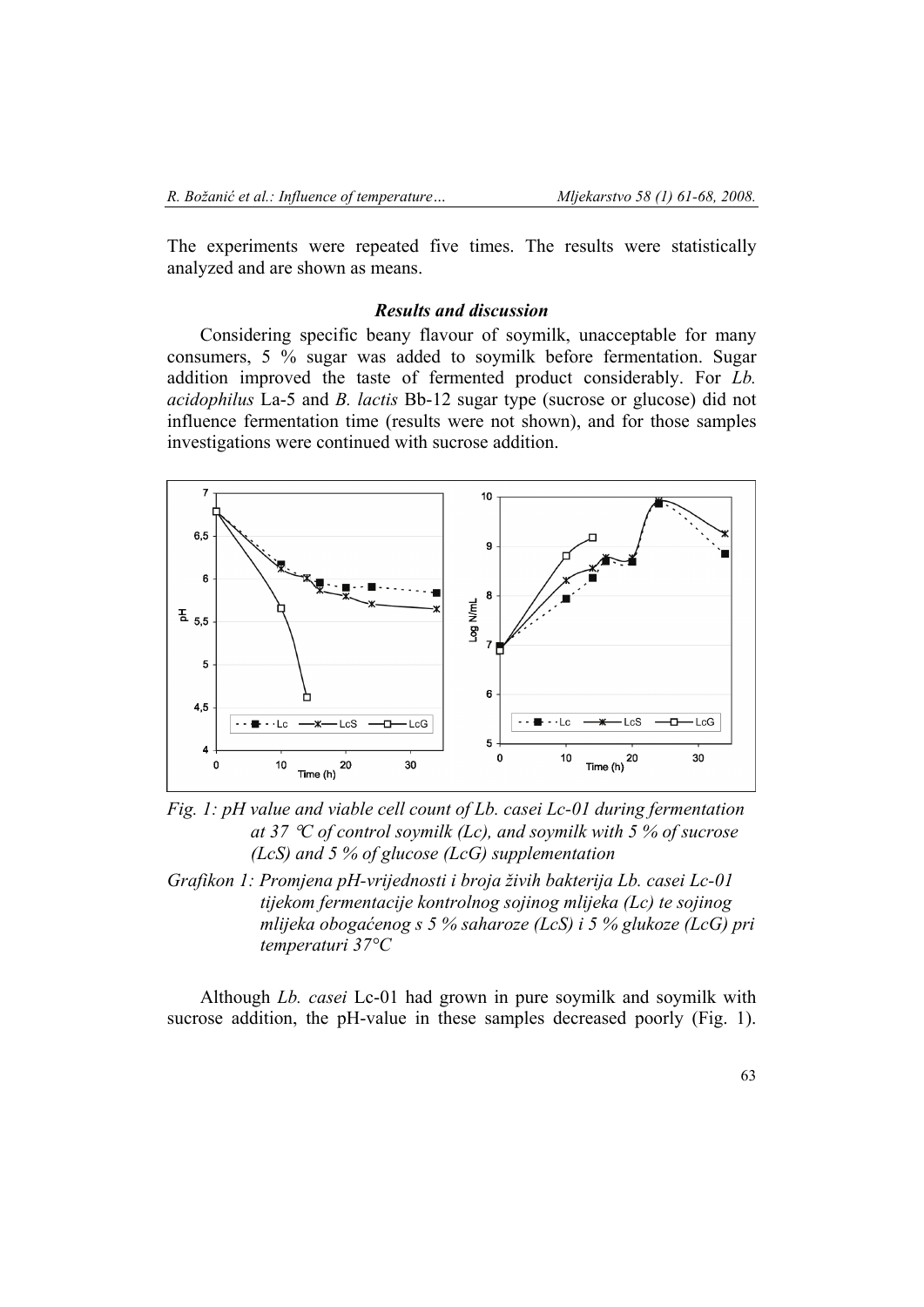

*Fig. 2: pH value and viable cell count of Lb. acidophilus La-5 (La), B. lactis Bb-12 (Bb) and Lb. casei Lc-01 (Lc) during fermentation of soymilk (La, Bb, Lc) and soymilk supplemented with 5 % of sugar (LaS, BbS, LcG)* at 37  $\mathcal{C}(a)$  and 43  $\mathcal{C}(b)$ 

*Grafikon 2: Promjena pH-vrijednosti i broja živih bakterija Lb. acidophilus La-5 (La), B. lactis Bb-12 (Bb) i Lb. casei Lc-01 (Lc) tijekom fermentacije sojinog mlijeka (La, Bb, Lc) sa i bez dodatka 5 % šećera, pri temperaturi 37°C (a) i 43* °*C (b)* 

After 34 h of fermentation at 37 °C, pH-value was around 5.7, and soymilk did not coagulate although viable cells count was high  $(N=7.08 \times 10^8 1.82 \times 10^{9}$ /mL). In soymilk with glucose addition after 14 hours of fermentation, pH-value was 4.62. The growth of *Lb. casei* Lc-01 was good in all three samples, but in soymilk with glucose addition *Lb. casei* Lc-01 had 64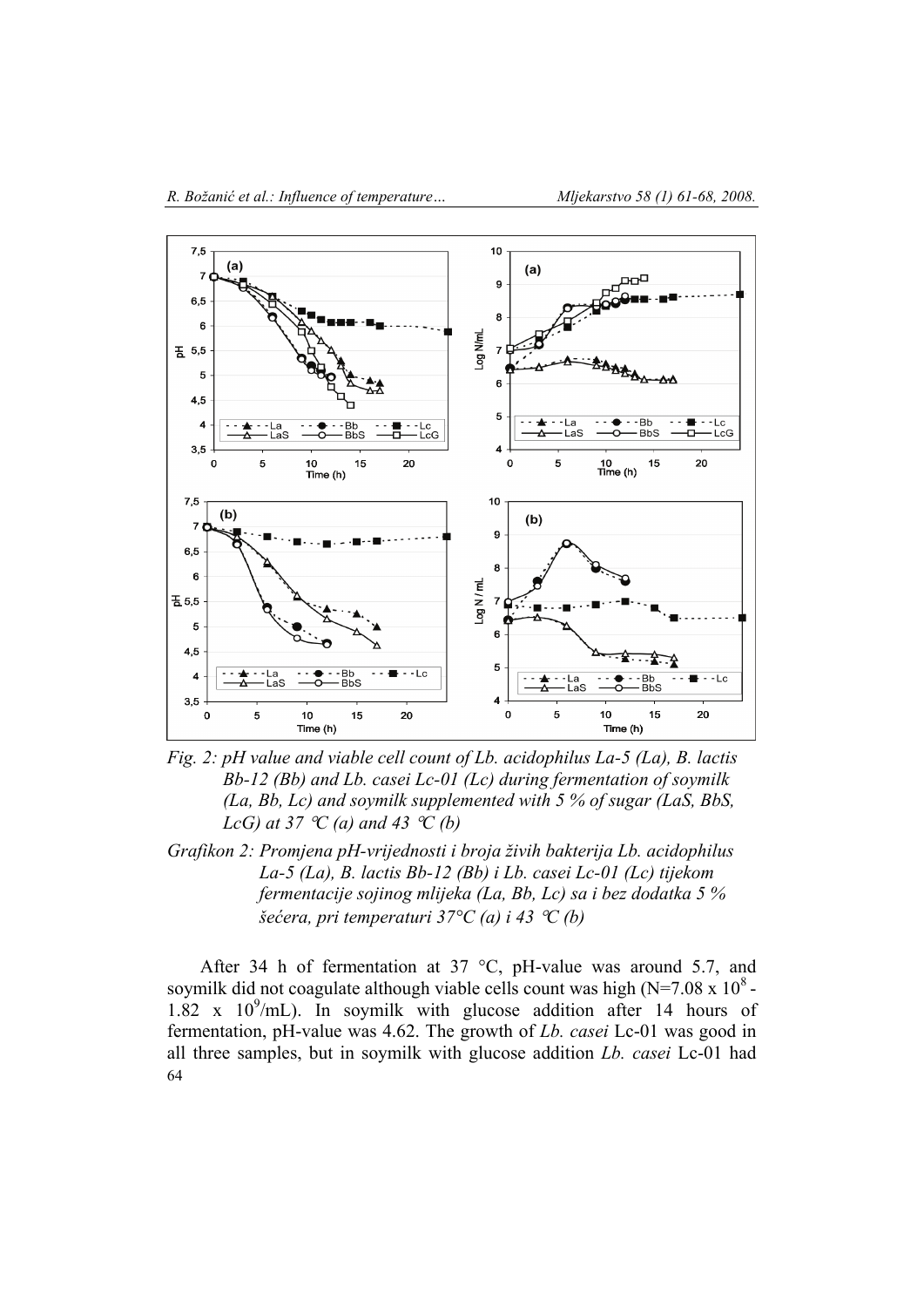grown the fastest. For soymilk fermentation with *Lb. casei* Lc-01 temperature 43 °C was not appropriate, because after 40 h of fermentation pH decrease was negligible ( $\Delta pH=0.33$ ), even though the viable cells count was higher than 10<sup>6</sup>  $(N=2.7x10^6/mL)$ . Adversely, according to Garro et al. (1998) *Lb. casei* can utilize sucrose from soymilk for growth and lactic acid production. In their investigation after 24 h of pure soymilk fermentation at 37 °C with *Lb. casei* CRL 207 the pH-value has decreased to 4. According to Behrens et al. (2004) *Lb. casei* is suitable for soymilk fermentation because its responsibility for the formation of flavour and aroma precursors, contributing to the elimination of the off-flavour caused by n-hexanal.

*B. lactis* Bb-12 in all samples had grown the fastest, regardless of sugar addition (Fig. 2). Soymilk is suitable for the growth of lactic acid bacteria, especially bifidobacteria. Stimulative factors for growth are considered to be oligosaccharides, amino acids and peptides (Shimakawa et al., 2003). The growth of bifidobacteria is not limited with low concentration of monosaccharides, e.g. arabinose and glucose, nor high concentration of oligosaccharides: raffinose and stachyose. These strains have enzyme αgalactosidase, capable to hydrolise α-D-galactosides bonds in those oligosaccharides (Roy et al., 1992). Nevertheless, oligosaccharides have been shown to possess prebiotic properties as they have increased the populations of indigenous bifidobacteria in colon and have suppressed the growth and activity of putrefactive bacteria (Tsangalis and Shah, 2004). However, during fermentation, bifidobacteria for growth and multiplication mainly use sucrose, notable minor stachyose, and negligible little fructose and raffinose (Kwon et al., 2002). Interesting, exactly the same is the share of single sugars in soymilk: the most is sucrose  $(41 - 67\%$  of total sugars), then stachyose (12 - 35 % from total sugars), and very little fructose and raffinose (5 - 16 % of total sugars) (Božanić, 2006). *Bifidobacterium* spp. has ability to reduce the off-flavour of n-hexanal (Tsangalis and Shah, 2004). It was reported that soymilk fermented with *Bifidobacterium* Bb-12 or Bb-46 significantly decreased the levels of total plasma cholesterol and low-density lipoprotein cholesterol in rats (El-Gawad et al., 2005).

All three investigated bacterial strains have grown better at 37 than at 43 °C (Fig. 2). The growth of *Lactobacillus acidophilus* La5 in all samples was the worst. It is well-known that lactobacilli have complex growth requirements. They require low oxygen tension, fermentable carbohydrates, proteins and their breakdown products, a number of B-complex vitamins, nucleic acid derivatives, unsaturated free fatty acids, and minerals such as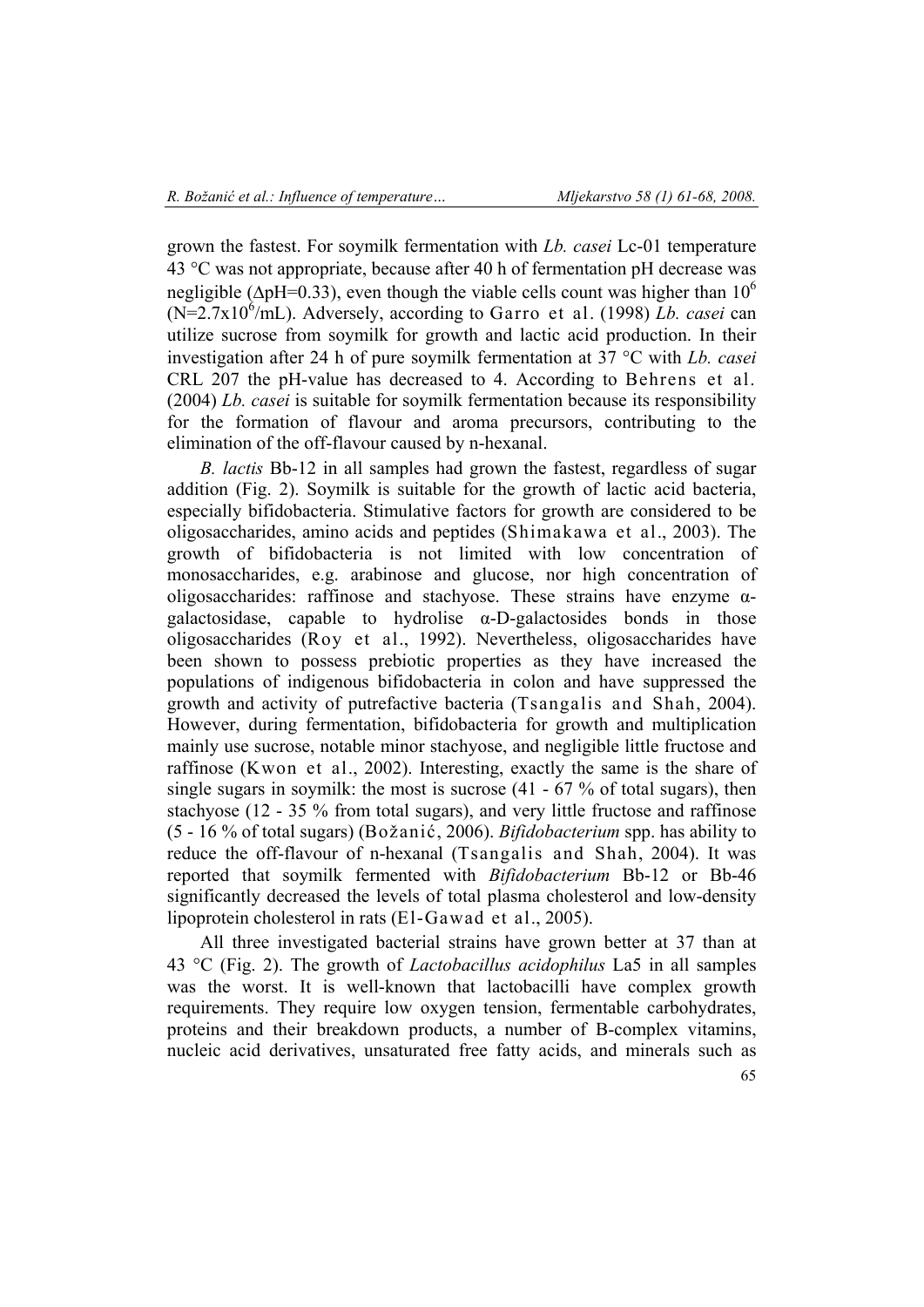magnesium, manganese and iron for their growth. Soymilk contents almost all that requirements, except iron, which can be the reason for poor growth of *Lb. acidophilus* in soymilk. Moreover, vigorous stimulators of growth of *Lb. acidophilus* increase amount of thiol groups, whereas peptone and trypsin stimulate its acid production (De Vuyst, 2000). Because soymilk is scarce in amino-acids containing sulphur, that also can be a reason for poor growth of *Lb. acidophilus* La-5 in this medium.

The influence of sugar addition on *Lb. acidophilus* La-5 and *B. lactis* Bb-12 growth was negligible. Although pH-value in supplemented soymilk had decreased faster, the viable cells were only negligibly higher, and fermentation time was the same.

Probiotic foods with health claim should contain at least  $10^6$  CFU/mL of the bacteria because  $10^8 - 10^9$  of viable cells is the minimum therapeutic dose per day. In this experiment at 37 °C all bacterial strains reached that level in the end of fermentation, but it is not known how they survive during refrigerated storage. In further investigations mixed cultures will be used (to reduce fermentation time) and surviving capability during storage time will be investigated.

#### *Conclusion*

Bacterial cultures had negligible influence on appearance and consistency of fermented soymilk, although when appropriate acidity was not reached, and curd was not obtained. The growth of investigated monocultures (*Lb. acidophilus* La-5, *Lb. casei* Lc-01 and *B. lactis* Bb-12) in soymilk, with and without sugar addition, was better at 37 °C than at 43 °C. Supplementation of soymilk with sugar considerably improved taste of fermented products, and had less or more positive influence on bacterial growth. The influence of sugar addition on pH decrease and viable cells count was the greatest in fermentation of soymilk with *Lb. casei* Lc-01. In all fermented samples maximal viable cells count (N/mL) was obtained in the end of fermentation at 37 °C, and with sugar supplementation (*Lb. casei* Lc-01 = 5.00 x 10<sup>9</sup>; *B. lactis* Bb-12 = 5.24 x 10<sup>8</sup>; *Lb. acidophilus* La-5 = 4.43 x 10<sup>6</sup>). Fermentation of soymilk with *Lb. casei* Lc-01at 43 °C was not appropriate, because pH decrease after 40 h of fermentation was negligible ( $\Delta pH = 0.33$ ), regardless of viable cells count which was higher than  $10^6$  (N = 2.7 x  $10^6$ /mL). *Lb*. *acidophilus* La-5 did not grow during fermentation of soymilk regardless of sugar addition or fermentation temperature.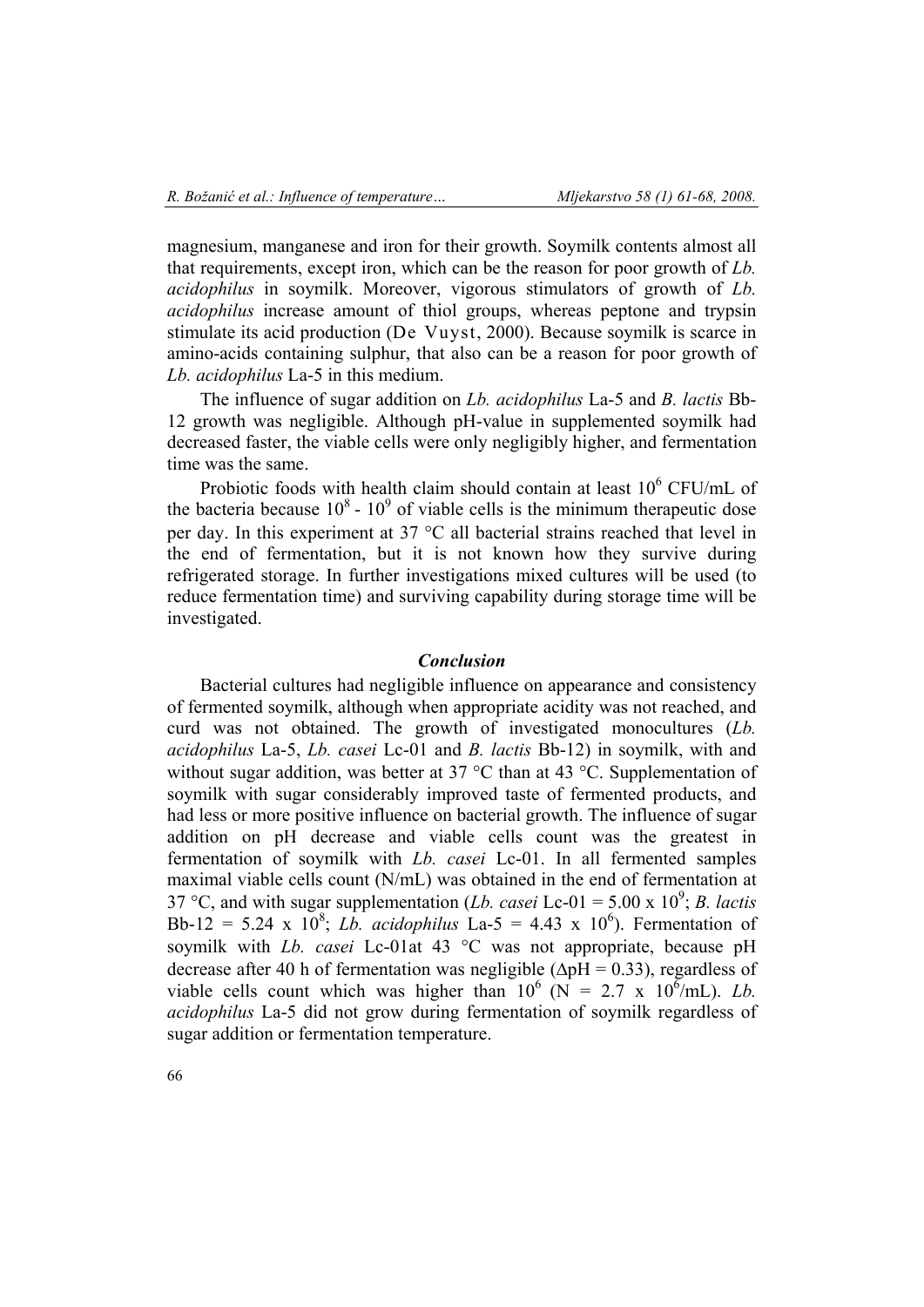# *UTJECAJ TEMPERATURE I DODATKA ŠEĆERA NA FERMENTACIJU SOJINOG MLIJEKA PROBIOTIČKIM BAKTERIJAMA*

#### *Sažetak*

*Sojino mlijeko fermentirano je s tri komercijalne monokulture probiotičkih bakterija (Bifidobacterium lactis Bb12, Lactobacillus acidophilus La5 i Lactobacillus casei Lc01) (Chr. Hansen's, Danska), pri dvije različite temperature (37 °C i 43 °C) te sa i bez dodatka 5 % šećera (saharoze za Bb12 i La5 i glukoze za Lc01). Tijekom fermentacije praćena je promjena pHvrijednosti i broja živih bakterijskih stanica. Sve tri monokulture bolje su rasle pri temperaturi 37 °C nego 43 °C. Dodatkom šećera fermentacija sa sve tri monokulture bila je kraća, a broj živih bakterijskih stanica na kraju fermentacije bio je veći. Utjecaj dodatka šećera bio je najveći u fermentaciji s monokulturom L. casei Lc01. Izbor bakterijske monokulture nije značajno utjecao na izgled i konzistenciju fermentiranog sojinog mlijeka, osim kada nije postignuta odgovarajuća kiselost pa nije došlo ni do koagulacije kao u slučaju fermentacije sojem Lc01 bez dodatka glukoze.* 

*Ključne riječi: Bifidobacterium lactis, fermentacija, Lactobacillus acidophilus, Lactobacillus casei, sojino mlijeko*

#### *References*

BADGER, T.M., RONIS, M.J.J., SIMMEN, R.C.M., SIMMEN, F.A. (2005): Soy protein isolate and protection against cancer. *Journal of the American College of Nutrition*, (24) 2, 146S-149S.

BEHRENS, J.H., ROIG, S.M., DA SILVA, M.A.A.P. (2004): Fermentation of soymilk by commercial lactic cultures: development of a product with marked potential. *Acta Alimentaria,* 33(2), 101-9.

BOŽANIĆ, R. (2006.): Proizvodnja, karakteristike i fermentacija sojinog mlijeka. *Mljekarstvo,* 56(3), 233-54.

CHIEN. H.-L., HUANG, H.-Y., CHOU, C.C. (2006): Transformation of isoflavone phytoestrogen during the fermentation of soymilk with lactic acid bacteria and bifidobacteria. *Food Microbiology,* 23, 772-8.

DE VUYST, L. (2000): Technology aspects related to the application of functional starter cultures. *Food Technology and Biotechnology,* 38, 105-12.